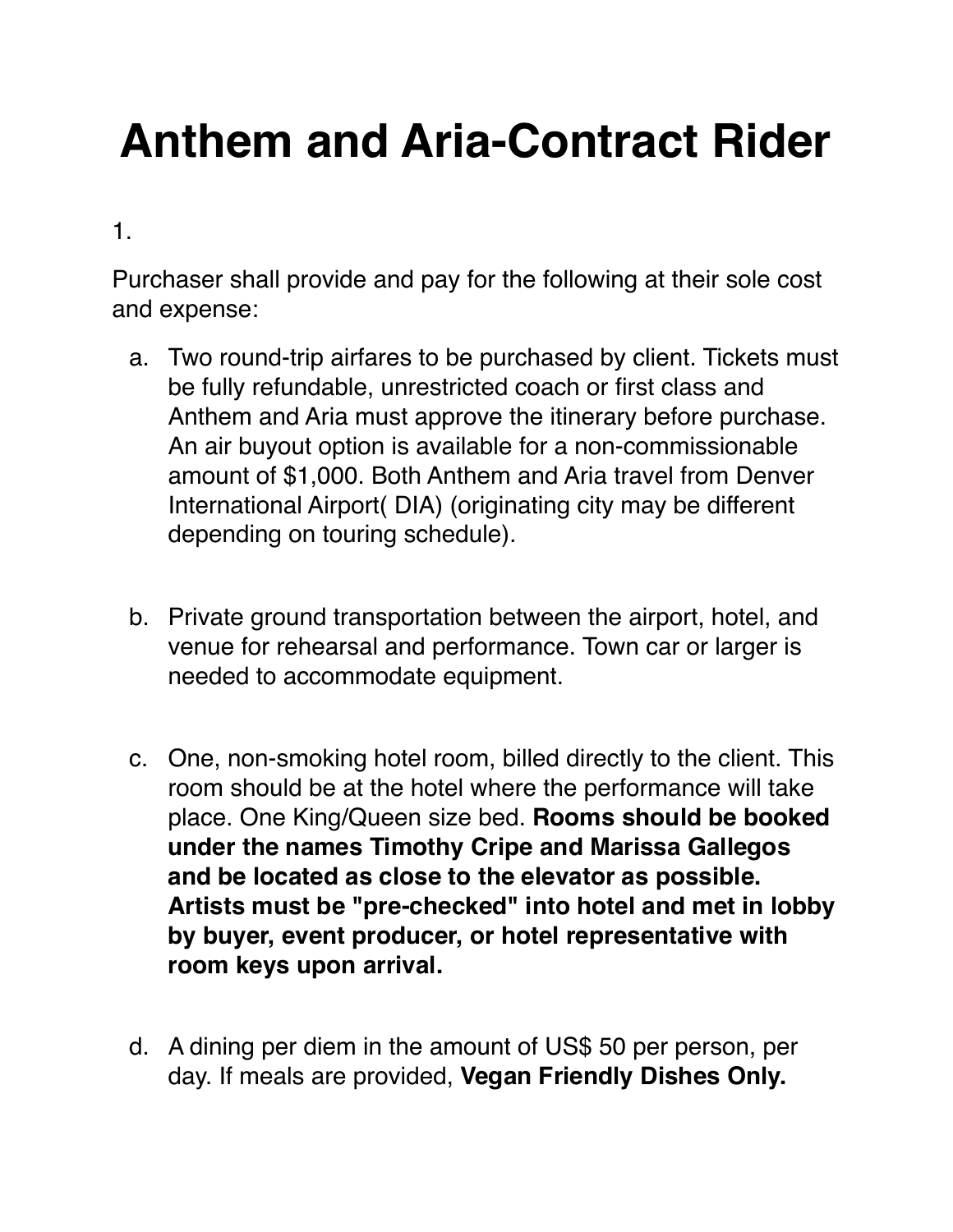- e. e) 60 minute set up/sound check in show room without audience, usually day of event.
- f. Two wireless, Handheld microphones; preferably a Samson, AKG, Sony, Sennheiser, Shure, or one of comparable quality.
- g. One 1/4" DI (Direct Input Box) available at stage right along with Power Strip AC power source. An adequate sound system for speaking and for music. Usually the best results are from a professional stereo PA System, separate from the speakers which may be built into the room. 2 Stage monitor speakers are also necessary.
- h. A technician able to set levels and monitor microphones throughout the show.
- i. A stage at least one foot in height, eight feet in depth, and ten feet in width. This is a minimum requirement for rooms which do not already have a stage built in and one must be set up. The ideal stage for a ballroom, theater, hall, etc. is a standard theatrical proscenium stage. Stairs for stage access on the front of the stage are best, as stairs on the side of the stage slow things down.

ii. Furthermore, DO have the audience seated as close to the stage as possible. DO place stage in the center of the longest wall in the room so everyone is as close as possible. DON'T place on a short wall or in a corner. DON'T place a dance floor between the stage and the audience. DON'T schedule performance simultaneously with dessert service, meals, appetizers, open bar, or wait staff clearing the room.